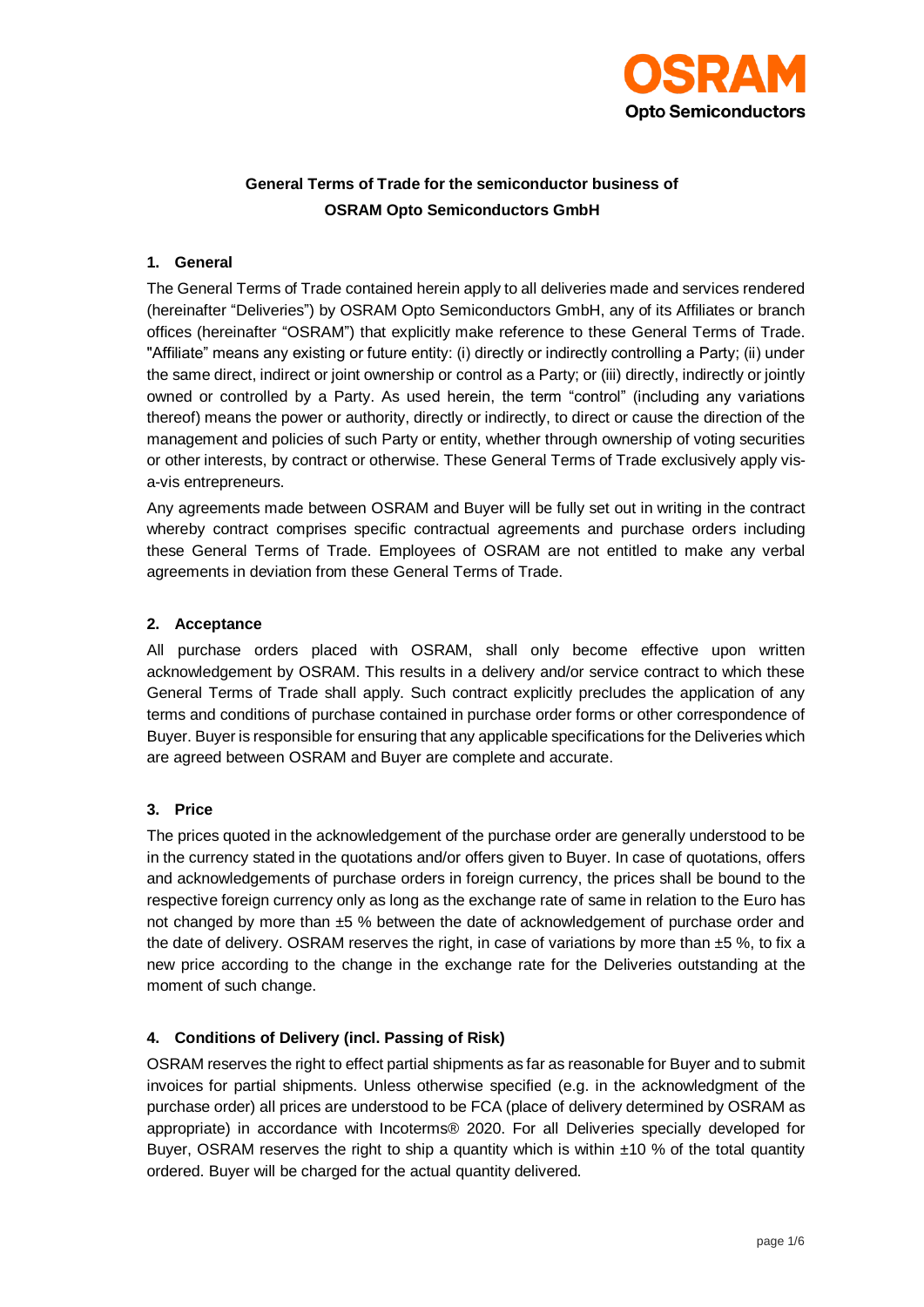

### **5. Terms of Payment**

Invoices have to be paid net within 30 days, as of date of invoice. The non-compliance with the terms of payment or any circumstances reducing Buyer's credit-worthiness which becomes known to OSRAM only after entering into the contract and jeopardizes the fulfillment of claims of OSRAM, may entitle OSRAM to call due all payments outstanding and to retain delivery until the Buyer makes an advance payment or provides of a surety. If Buyer does not do so within a reasonable period fixed by OSRAM, OSRAM shall be entitled to withdraw from the contract. Payments overdue shall be charged subsequently with past-due interest of 9 percentage points per annum above the applicable basic interest rate, as of the first day of their falling overdue. The option of enforcement of a higher damage remains unaffected. In case of default of payment, Buyer shall bear the risk for currency exchange losses incurred against the claim in Euro on the due date.

Buyer shall only be entitled to offsetting and retention rights to the extent that Buyer's counterclaims have been finally determined by a non-appealable court decision, are undisputed or have been accepted by OSRAM. This restriction shall not apply to counterclaims of Buyer for defects or partial non-performance of the contract resulting from the same contract as the claims of OSRAM.

### **6. Time of Delivery, Change of Purchase Order (incl. Assembly and Erection)**

If OSRAM is responsible for the delay (hereinafter referred to as "Delay") and Buyer has demonstrably suffered a loss therefrom, the liability of OSRAM for damages in addition to performance shall be limited to a total of 5 % of the price of that part of the Deliveries which due to the Delay could not be put to the intended use. Buyer's claims for damages in lieu of performance shall be limited to 30 % of the price of that part of the Deliveries which due to the Delay could not be put to the intended use. This shall not apply in cases of liability based on intent, gross negligence, or due to loss of life, bodily injury or damage to health. Rescission of the contract by Buyer based on statute is limited to cases where OSRAM is responsible for the Delay. The above provisions do not imply a change in the burden of proof to the detriment of Buyer.

# **7. Reservation of Property Rights**

Until complete payment of all invoices, the Deliveries listed in any given purchase order shall remain the property of OSRAM.

#### **8. Intellectual Property Rights**

By selling Deliveries to Buyer, OSRAM shall in no case convey any intellectual property rights or copyrights (hereinafter "IPR") to Buyer. Buyer agrees to hold OSRAM harmless against any claim, expense or loss resulting from the infringement of IPR arising from compliance with Buyer's designs, specifications, or instructions unless Buyer proves that the infringement of the IPR was not caused by its fault. OSRAM agrees to hold Buyer harmless if any justified claims resulting from the infringement by the Deliveries used in conformity with the delivery and/or service contract of IPR applicable in the country of the place of delivery are being asserted against Buyer and if Buyer has notified OSRAM promptly in writing of such assertion and provides reasonable assistance and information to defend against the assertion. OSRAM reserves the right to choose appropriate means of defense, including settlements out of court. Should it not be possible for Buyer to use the Deliveries under reasonable circumstances, OSRAM's liability shall be limited to, at its discretion, (i) changing or replacing the Deliveries or (ii) acquiring, at its own expense,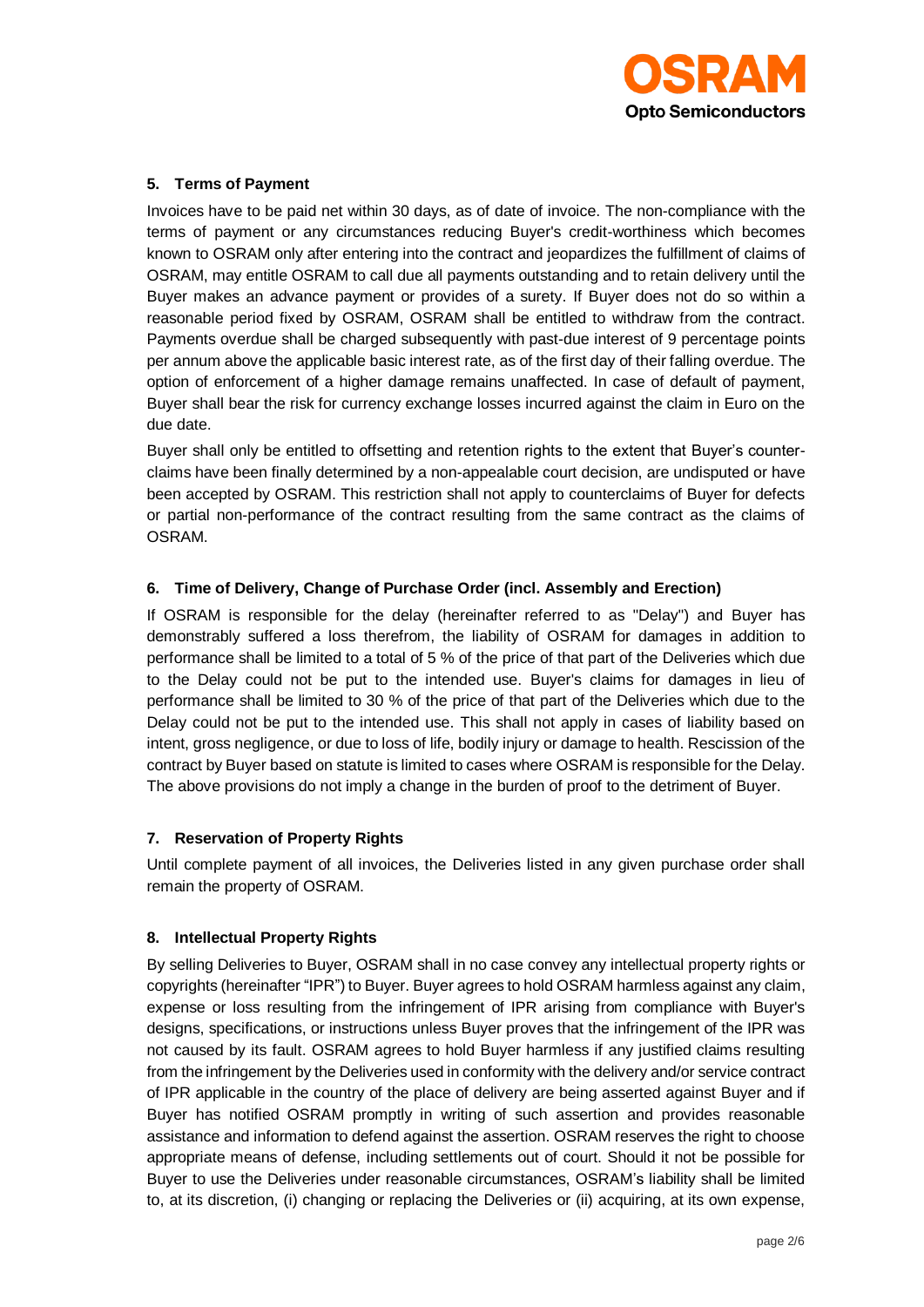

the right to use the Deliveries so that it constitutes no infringement of IPR. If this is impossible for OSRAM under reasonable conditions, Buyer may rescind the contract or reduce the remuneration pursuant to the applicable statutory provisions. OSRAM's liability to pay damages is governed by Article 13 (Exclusion and Limitation of Liability). Claims of Buyer are subject to a statute of limitations of 12 months calculated from the start of the statutory statute of limitations. By deviation therefrom, the statutory limitation period of two years shall apply for damage claims due to intentional or grossly negligent breaches of duty or culpable injury to life, the body or health. Claims of Buyer shall be excluded if Buyer is responsible for the infringement of an IPR or if Buyer conceded the infringement. Claims of Buyer shall also be excluded if the infringement of the IPR is caused (i) by designs, specifications or instructions made by Buyer, (ii) by a type of use not foreseeable by OSRAM, (iii) by modifications by Buyer, or (iv) by a combination with components and/or services not provided by OSRAM.

#### **9. Software**

For software programs, pertaining documents, and all subsequent additions, Buyer shall have a non-exclusive, non-sublicensable and non-transferable right of use with the Deliveries provided that it remains unchanged, is used within the agreed performance parameters, and on the agreed equipment unless otherwise provided in a software license agreement between OSRAM and Buyer. All other rights shall remain with OSRAM or the program author respectively. Buyer ensures that – except where necessary for use of the Deliveries as intended in the contract – these programs, documents, and subsequent additions are not accessible to third parties or in third countries without OSRAM's express consent. Buyer shall not, under any circumstances reverse engineer, reverse compile, decompile, decrypt or disassemble the software, in whole or in part, except to the extent expressly authorized by OSRAM or applicable statutory law (e.g. in case of deliveries to Germany article Art 69e German Copyright Act and in case of deliveries to Austria Art § 40e Austrian Copyright Act).

#### **10. Trade Acceptance**

The acceptance test shall be carried out by Buyer without undue delay. Should the take-over be delayed by reason of circumstances outside OSRAM's responsibility, the written communication of readiness for dispatch by OSRAM to Buyer shall be considered the date of delivery. In the absence of any written communication of inability to take delivery by Buyer within the time for taking delivery, the Deliveries shall be deemed accepted by Buyer. The criteria for acceptance or refusal shall be, in case of Deliveries specially developed for Buyer, the specifications or test conditions jointly agreed upon or, in case of standard Deliveries, the data sheets issued by OSRAM which were effective at the moment of placing of purchase order.

# **11. Warranty (incl. Impossibility of Performance)**

OSRAM warrants that the Deliveries will materially comply with the agreed upon specifications and are free from defects in material and workmanship. OSRAM's obligations under this warranty shall be discharged, at its option, by repairing, replacing, or giving credit for defective Deliveries, except otherwise agreed between OSRAM and Buyer. The period of warranty is 12 months (except for software products), as of the acceptance of the Deliveries by Buyer (see Article 10 – Trade Acceptance). By deviation therefrom, the statutory warranty period of two years shall apply for damage claims due to intentional or grossly negligent breaches of duty or culpable injury to life, the body or health.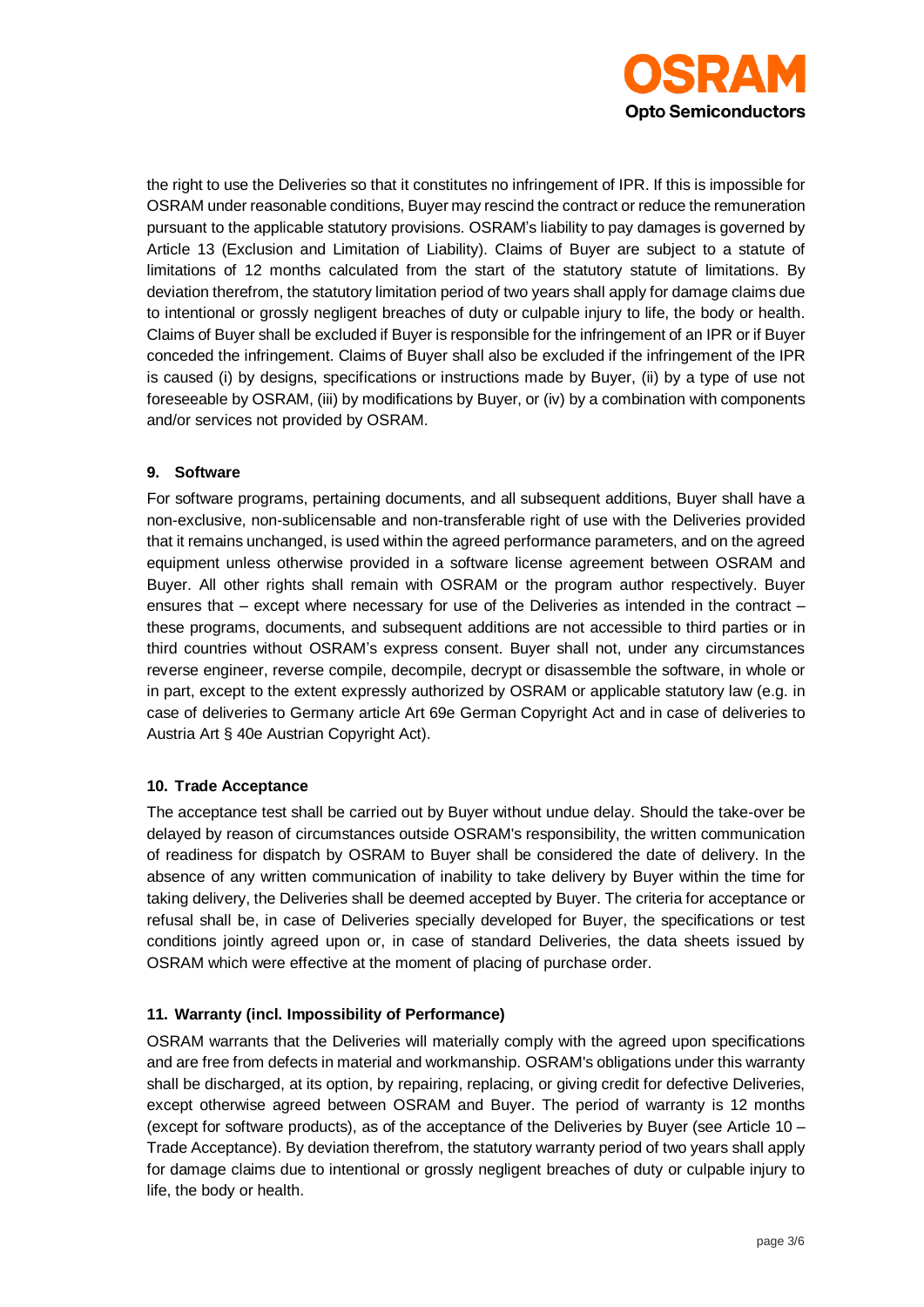

Buyer has to give OSRAM notice in writing of any defects, stating sufficient reasons, immediately but within 14 days as of delivery of the Deliveries at the latest. Any defects that could not be detected within that period in spite of careful examination must be communicated to OSRAM, in writing and stating sufficient reasons, immediately after becoming known. In default of such immediate communication, any warranty shall be excluded. The warranty shall also be excluded, if the Deliveries, after their acceptance, are defective due to misuse, neglect or accident or are handled not in conformity with the instructions recommended or given by OSRAM. No warranty shall apply to any defects of Deliveries which are due to any modification or alteration by persons other than OSRAM's authorized personnel or which have been received from any source other than OSRAM or its authorized resellers. Returns shall only be accepted after prior consent by OSRAM and shall be accompanied by an OSRAM Return Material Authorization (RMA) number obtained from OSRAM. For return shipment, Buyer shall use OSRAM's original packing in order to avoid any damage of the Deliveries. In case of justified warranty claims, OSRAM shall bear the transportation costs. In case of unjustified complaints, Buyer shall reimburse OSRAM for all expenses arising from such complaints (including but not limited to transportation costs) unless the Buyer proves that even when exercising due care the Buyer could not realize that the complaint was unjustified. Any claims of Buyer beyond the obligations under this warranty are excluded. If the Deliveries contain software, OSRAM warrants that the software will not fail to meet its programming specification and workmanship at the time of delivery when properly installed and used on the hardware defined by OSRAM. OSRAM does not warrant that the software meets requirements specified by Buyer, is error-free or without interruption. No warranty applies for defects that appear due to, including but not limited to incorrect storage of data medium, supplementary installation of other outside software, operating system modifications or hardware modifications or similar events. The warranty for software and for any updates or upgrades of existing software or parts of it is limited to a period of 3 months from the date of Buyer's acceptance of the Deliveries. By deviation therefrom, the statutory warranty period of 2 years shall apply for damage claims due to intentional or grossly negligent breaches of duty or culpable injury to life, the body or health.

# **12. Force Majeure**

OSRAM shall not be liable for delays and damages caused by cancellation or postponement of the delivery of the Deliveries due to force majeure conditions. Force majeure conditions include all circumstances beyond OSRAM's control which OSRAM could not have reasonably anticipated and whose consequences OSRAM could not have reasonably avoided or overcome. Force majeure conditions include but are not restricted to: natural disaster, war, civil war, insurrections, strikes, fires, floods, earthquakes, labor disputes, epidemics or pandemics, governmental regulations and/or similar acts, freight embargoes, unforeseeable operating, traffic or shipment disturbances, unforeseeable lack of labor forces, energy, raw materials or auxiliary materials. Strikes, legitimate lockouts, boycotts and other labor disputes are considered force majeure conditions even when OSRAM itself is the target of or a participant of said actions. In the event of an epidemic or pandemic, this provision shall also apply if the epidemic or pandemic had already occurred when the contract was concluded, provided that OSRAM was not aware of its effects on the contract and could not foresee them as likely.

Force majeure conditions affecting a subcontractor hired by OSRAM shall also be deemed a force majeure condition for OSRAM. In the event that the force majeure conditions continue for a period of 3 consecutive months (or in the event that the delay is reasonably expected by OSRAM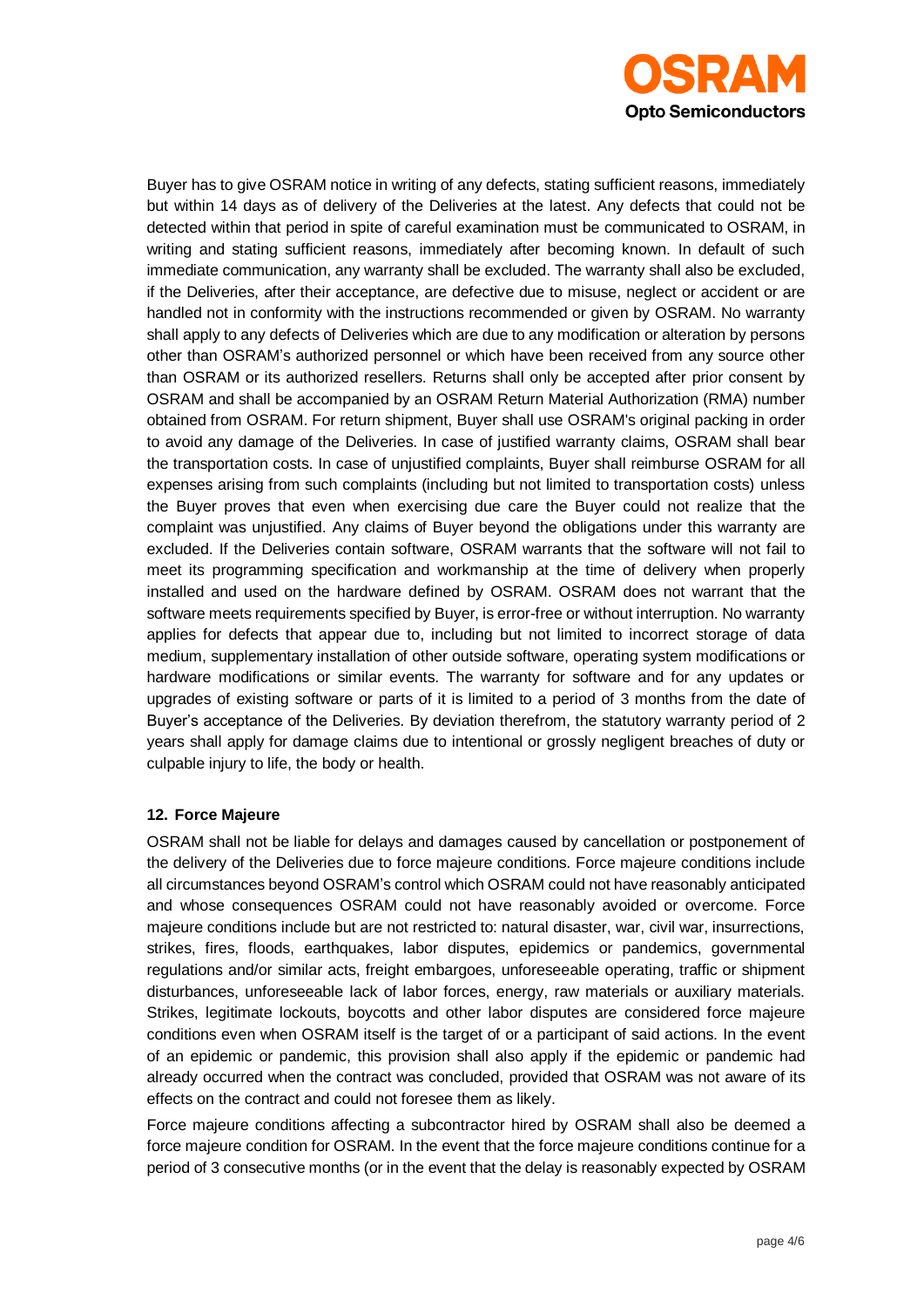

to extend for a period of 3 consecutive months), OSRAM shall be entitled to cancel all or any part of the contract without any liability or responsibility towards Buyer.

### **13. Exclusion and Limitation of Liability**

Apart from warranties expressly stated herein and subject to the provisions below, in no event shall OSRAM be liable to Buyer in contract, tort (including negligence) or otherwise for loss or damage to property, loss of use, loss of anticipated revenues, interruption of operation, expenses including costs of capital, claims from Buyer's client(s), loss of profits or revenues or for any indirect, incidental or consequential loss or damage whatsoever.

The aforementioned limitations of liability do not apply in case of willful intent, gross negligence, liability for personal injury, product liability claims and in case of culpable breach of material contractual obligations. Material contractual obligations are those obligations which need to be complied with to reach the purpose of the contract and on the fulfillment of which Buyer usually relies and may reasonably rely on.

Insofar as OSRAM is liable according to the previous provision, the maximum overall liability for OSRAM for damages to property and financial losses not entailed by personal injury shall be limited to the quantum of annual turnover between the parties in respect of the Deliveries affected, as long as OSRAM did not act intentionally or grossly negligently. This does not apply if, as an exception, the foreseeable damage typically occurring for the contract concluded is higher. In this case, liability is limited to the higher foreseeable damage. The aforementioned provisions do not imply a change to the burden of proof to Buyer's detriment.

#### **14. Indemnification**

If OSRAM incurs any liability towards any third party for any loss or damage howsoever arising in connection with the performance of the contract with Buyer or supply of the Deliveries to Buyer, Buyer shall indemnify, defend and hold OSRAM harmless to the extent that OSRAM's liability is limited as stated in this General Terms of Trade. This obligation shall not apply if Buyer proves that the loss or damage was not caused by his fault.

#### **15. Confidentiality**

Buyer acknowledges that all technical, commercial and financial data disclosed to Buyer by OSRAM is OSRAM's confidential information. Buyer shall not disclose any such confidential information to any third party and shall not use any such confidential information for any purpose other than as agreed between OSRAM and Buyer. If a non-disclosure agreement between OSRAM and Buyer was concluded, such non-disclosure agreement shall prevail.

#### **16. Data Protection**

OSRAM and Buyer authorize to release to the respective other party and any of its Affiliates any and all personal or professional data that is necessary or desirable for administration and/or fulfilment of any individual purchase order and these General Terms of Trade.

OSRAM and Buyer undertake to fully comply with any applicable personal data protection laws in applicable jurisdictions, especially with the General Data Protection Regulation (GDPR). OSRAM and Buyer shall ensure compliance with all legal data provisions including but not limited to the GDPR, particularly in regard to the lawfulness of data processing under joint controllership. OSRAM and Buyer shall take all necessary technical and organizational measures to ensure that